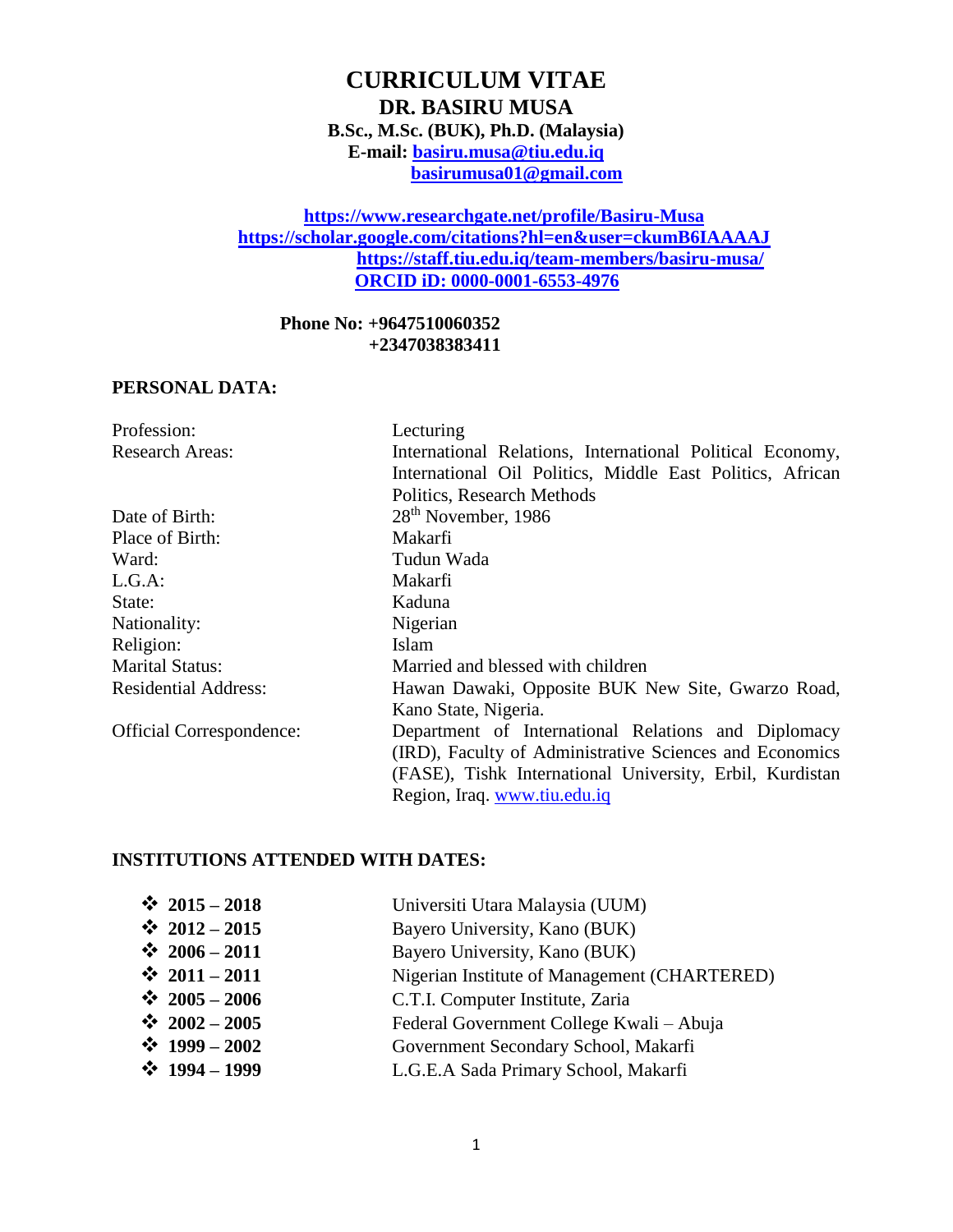### **QUALIFICATIONS OBTAINED WITH DATES:**

- **2018 Ph.D.** International Relations
- **2015 M.Sc.** Political Science with specialization in International Relations
- **2011 B.Sc.** Political Science (*First Class Honours*)
- **2011** Proficiency Certificate in Management (PCM)
- **2006** Diploma in Computer Data Processing
- **2006** Senior School Certificate (SSC)
- **2005** West African Senior School Certificate (WASSC)
- **2002** Junior School Certificate (JSC)
- **1999** First School Leaving Certificate (FSLC)
- National Youth Service Corps Certificate (NYSC) **2012**

### **ACADEMIC EXPERIENCE/POSITIONS:**

- 1. Assistant Professor, Tishk International University, Erbil, Kurdistan Region, Iraq 1<sup>st</sup> October, 2021 – to date. **(International Experience)**
- 2. Lecturer I, Political Science Department, Bayero University, Kano, P.M.B. 3011, Kano, Nigeria October, 2021.
- 3. Lecturer II, Political Science Department, Bayero University, Kano, P.M.B. 3011, Kano, Nigeria July, 2018 – October, 2021.
- 4. Visiting Lecturer, School of Continuing Education, Bayero University, Kano, P.M.B. 3011, Kano, Nigeria – January, 2020 – September, 2021.
- 5. Visiting Lecturer, Skyline University, Nigeria February, 2020 November, 2020.
- 6. International Academic Supervisor, Maryam Abacha American University of Niger (MAAUN) August, 2020 – August, 2021.
- 7. Assistant Lecturer, Political Science Department, Bayero University, Kano, P.M.B. 3011, Kano, Nigeria – June, 2015 to July, 2018.
- 8. Ph.D. GTA, Universiti Utara Malaysia, 06010, Sintok, Kedah Darul Aman, Malaysia March, 2015 to June, 2015. **(International Experience)**
- 9. Graduate Assistant, Political Science Department, Bayero University, Kano, P.M.B. 3011, Kano, Nigeria – July, 2012 to June, 2015.

### **ADMINISTRATIVE EXPERIENCE/POSITIONS:**

- 10. Acting Dean, Faculty of Social Sciences (FSS), Bayero University, Kano, Nigeria  $8<sup>th</sup>$  -15th December, 2020.
- 11. Sub-Dean (Academics), Faculty of Social Sciences (FSS), Bayero University, Kano, Nigeria –  $6<sup>th</sup>$  February, 2020 – October, 2021.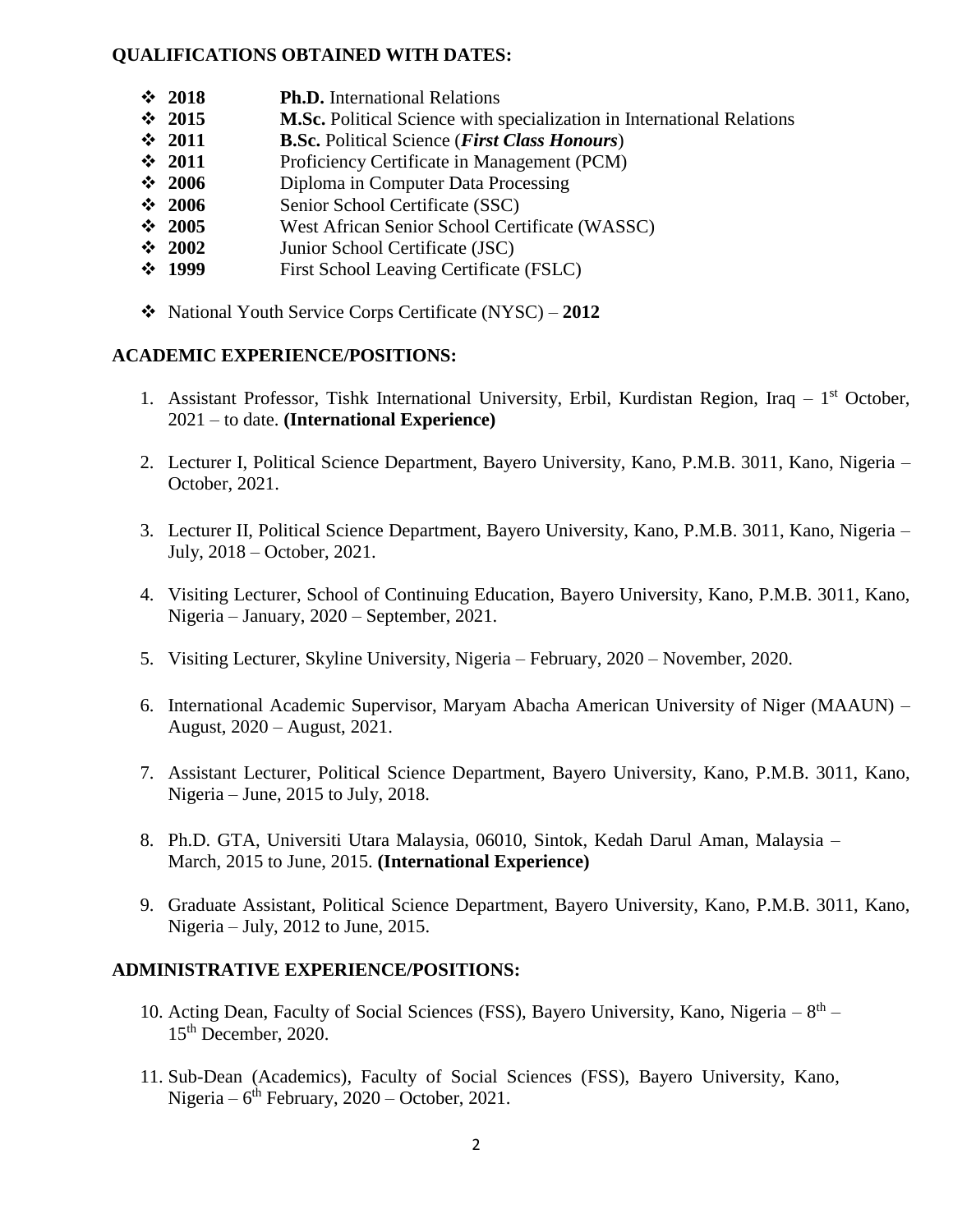- 12. Departmental Examinations Officer, Department of Political Science, Bayero University, Kano, Nigeria –  $11<sup>th</sup>$  April, 2018 – 9<sup>th</sup> January, 2020.
- 13. Member, Faculty of Social Sciences Misconduct Committee  $-11<sup>th</sup>$  April, 2018 October, 2021.
- 14. Faculty Representative on the Board of Faculty of Dentistry  $20^{th}$  June,  $2018$  June, 2020.
- 15. Chairman, Faculty Website Committee, FSS, Bayero University, Kano, Nigeria 9<sup>th</sup> March, 2020 – October, 2021.
- 16. Departmental Contact Person for University Website Improvement  $-24<sup>th</sup>$  January, 2020 October, 2021.
- 17. Member, Departmental Accreditation Committee October, 2019 October, 2019.
- 18. Member, Departmental Admissions Committee 2019/2020 Academic Session.
- 19. Secretary: Monthly Departmental Board Meetings  $28<sup>th</sup>$  February,  $2013 30<sup>th</sup>$ December, 2014.
- 20. Level Coordinator: B.Sc. Level 200 International Relations and Public Administration 2013/2014 Academic Session.
- 21. Level Coordinator: ADPA Spill over 2011/2012 Academic Session.

**Ph.D. Thesis:** The Impacts of Global Petroleum Politics and Disputes on Nigeria's Oil and Gas Industry towards Nigeria's Economy – **PTDF sponsored.**

### **PUBLICATIONS:**

#### **Books:**

1. Musa, B. (2014). African Politics Simplified. Kano: Maltage Prints and Publishing Ltd. **ISBN: 978-978-945-075-6**

#### **Book Chapters:**

2. Musa, B. (2021). Women in Politics. *Under Review.*

#### **Journal Articles:**

- 3. Musa, B. (2021**)**. Global Oil Politics and Nigeria's Development: An Analysis. *Under Review.*
- 4. Musa, B. (2019). Implications of the Politics of the Petroleum Industry Bill for Nigeria's Socioeconomic Development. *Dutse International Journal of Social and Economic Research, 2(1), 166-171.* **ISSN: 2645-3169**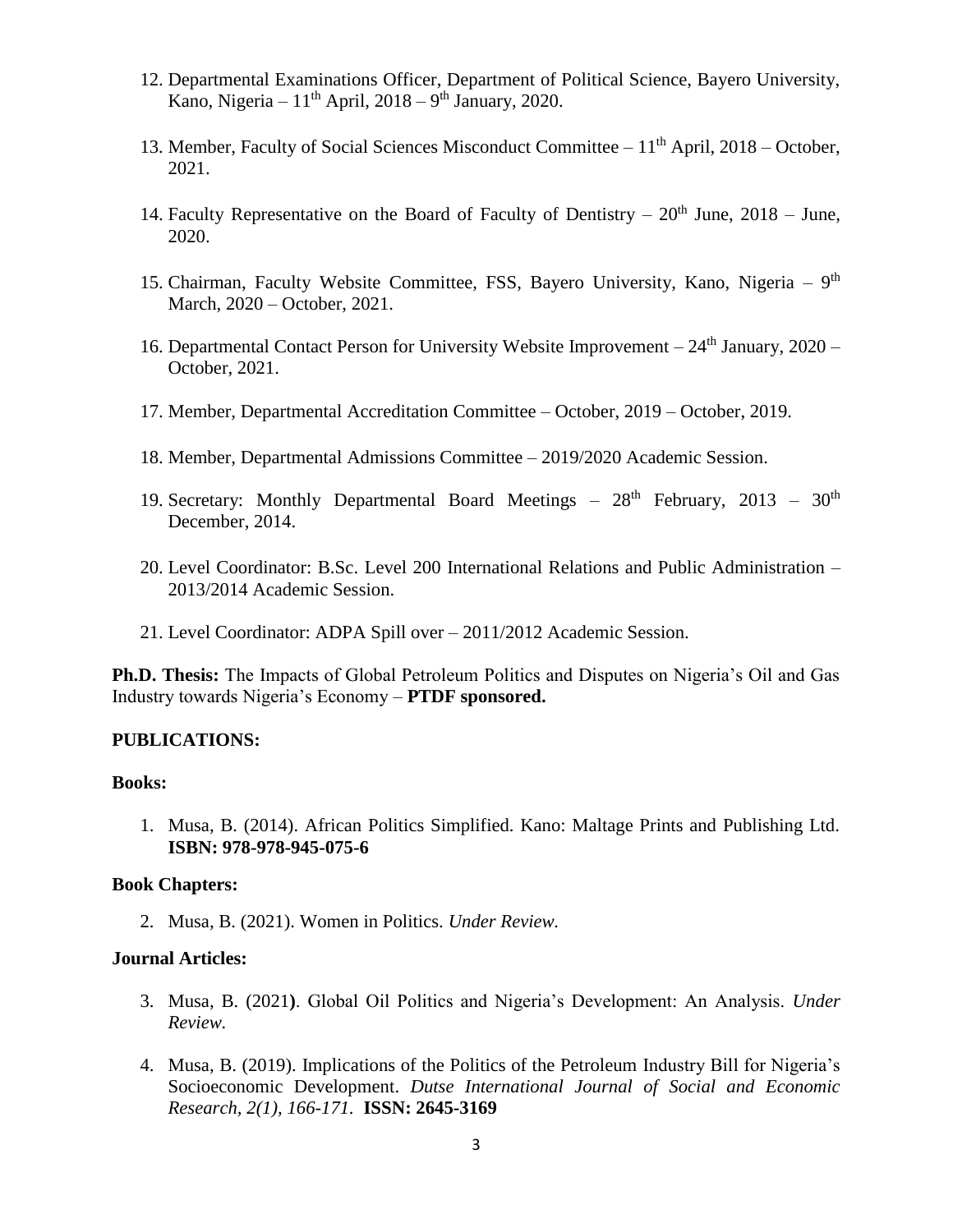- 5. Musa, B. (2017). Aristotle's Portrayal of Democracy as a Mob Rule: A Take. *The International Journal of Humanities and Social Studies, 5 (8), 128-129*. **ISSN: 2321- 9203**
- 6. Musa, B., Yaacob, C.M.A., & Omar, R. (2016). 2011 Libyan Uprising and NATO Intervention: A Critical Analysis. *Journal of Education and Social Sciences, 5 (2), 286- 291.* **ISSN: 2289-1552**
- 7. Musa, B., Yaacob, C.M.A., & Omar, R. (2016). Effects of Global Petroleum Politics on Nigeria in the Current Low Global Oil Price Regime. *International Journal of Management Research and Review, 6 (10), 1527-1532.* **ISSN: 2249-7196**

### **Articles in Conference Proceedings:**

- 8. **Musa**, **B**. (2018). Impacts of International Petroleum Politics and Collapse of Oil Prices on Nigeria's Economic Development. Proceedings of the 2nd International Conference and Doctoral Colloquium with the Theme: "Development in Africa: Perspectives, Issues and Trends," Pp. 535 – 550**,** 26th – 28th February, 2018, Bayero University, Kano, P.M.B. 3011, BUK, Kano, Nigeria. **ISBN: 978-978-54147-9-0**
- 9. **Musa**, **B**. (2017). Impacts of the Politics of Non-passage of Petroleum Industry Bill into Law on Nigeria's Oil and Gas Industry and Development. Proceedings of the International Conference on Development, Environment and Society 2017 (ICDES17) with the main theme: "Towards an Inclusive and Sustainable Future," Pp.  $27 - 36$ ,  $16<sup>th</sup>$ 17th August, 2017, Kuching, Malaysia. **ISBN: 978-967-5418-63-1**
- 10. **Musa**, **B**. (2017). Aristotle's Description of Democracy as a Mob Rule: An Analysis. Proceedings of the  $3<sup>rd</sup>$  International Conference on Elections and Democracy 2017 (E & D 2017) with the main theme: 'Does Democracy Have a Future,' Pp. 324 – 329, 19th – 20th April, 2017, Sarawak, Malaysia. **ISBN: 978-967-2008-30-9**

### **Conference Presentations:**

- 1. A paper, presented as a representative of the Lead Paper Presenter, on "**Dilemma under a Trilemma Situation in Nigeria: Focus on Governance, Insecurity and Marginal Growth**" at the 1<sup>st</sup> National Conference of the Academic Staff Union of Polytechnics (ASUP), with the Theme: "**Insecurity, Economic Growth and Governance Triangle: Nigeria in Focus,"** organised by ASUP, Federal Polytechnic, Bauchi Chapter held from  $6<sup>th</sup> - 7<sup>th</sup>$  July, 2021 at Sen. Ali Wakili ASUP Secretariat Complex, Federal Polytechnic, Bauchi, Nigeria.
- 2. A paper, presented on "**Effects of Increasing Globalisation of Petroleum Politics on Nigeria's Oil Sector**" at the International Conference on Science, Technology and Social Sciences (ICSTSS) with the Theme: **"Redesigning Education for Industrial**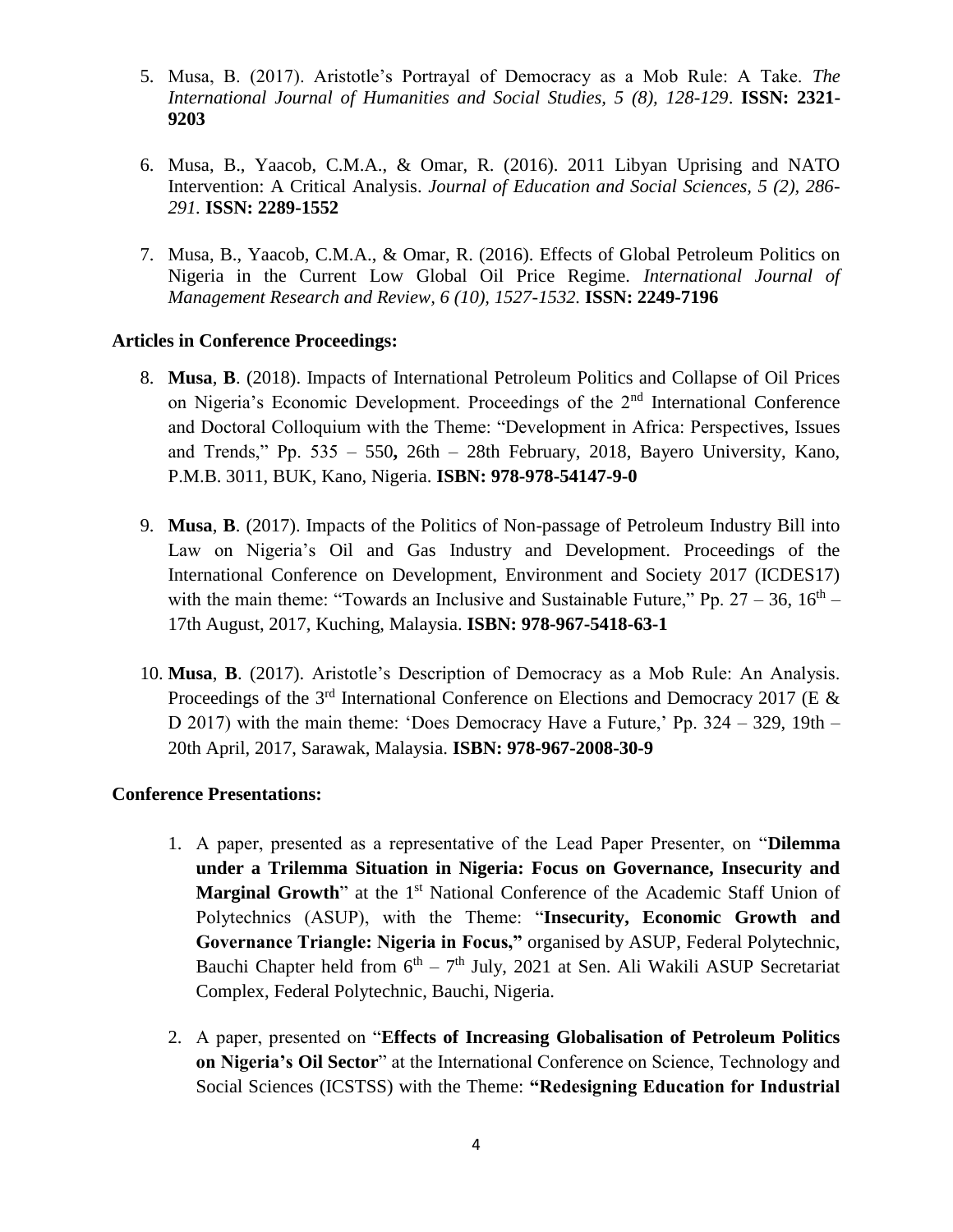**Revolution,"** organised by Universiti Teknologi MARA (UiTM), Cawangan Pahang from 3rd – 4th November, 2018, Hotel Vistana Bukit Jambul, Penang, Malaysia.

- 3. A paper, presented on "**Impacts of International Petroleum Politics and Collapse of Oil Prices on Nigeria's Economic Development**" at the 2nd International Conference and Doctoral Colloquium with the Theme: **"Development in Africa: Perspectives, Issues and Trends,"** organised by the Faculty of Social and Management Sciences from 26th – 28th February, 2018, Musa Abdullahi Auditorium, New Campus, Bayero University, Kano, P.M.B. 3011, BUK, Kano, Nigeria.
- 4. A paper, presented on "**Impacts of the Politics of Non-passage of Petroleum Industry Bill into Law on Nigeria's Oil and Gas Industry and Development"** at the International Conference on Development, Environment and Society 2017 (ICDES17) with the main theme: **"Towards an Inclusive and Sustainable Future"** from  $16<sup>th</sup> - 17$ th August, 2017, Kuching, Malaysia.
- 5. A paper, presented on "**Aristotle's Description of Democracy as a Mob Rule: An Analysis"** at the 3rd International Conference on Elections and Democracy 2017 (E & D 2017) with the main theme**: 'Does Democracy Have a Future'** from 19th – 20th April, 2017, Sarawak, Malaysia.
- 6. A paper, presented on "**2011 Libyan Uprising And NATO Intervention: A Critical**  Analysis" at the 6<sup>th</sup> International Conference on International Studies (ICIS) with the main theme: **'Emerging Contours of World Order: The Challenges Ahead'** from 20<sup>th</sup> – 22<sup>nd</sup> August, 2016, Kuala Lumpur, Malaysia
- 7. A paper, presented on "**Free and Fair Election in Kano State: Wither Voter Registration Exercise**" at the National Conference on **Perspectives on Elections and the Challenges for Democracy in Nigeria**, organised by the Department of Political Science from  $7<sup>th</sup> - 10<sup>th</sup>$  January, 2013, Bayero University, Kano, P.M.B. 3011, BUK, Kano, Nigeria.

### **Seminar Presentations:**

8. A paper on "**The Impact of the Politics of Climate Change on the Global South: Nigeria in Focus,**" as one of the internal seminar papers of the Faculty of Administrative Sciences and Economics (FASE), Tishk International University, Erbil, Kurdistan Region, Iraq.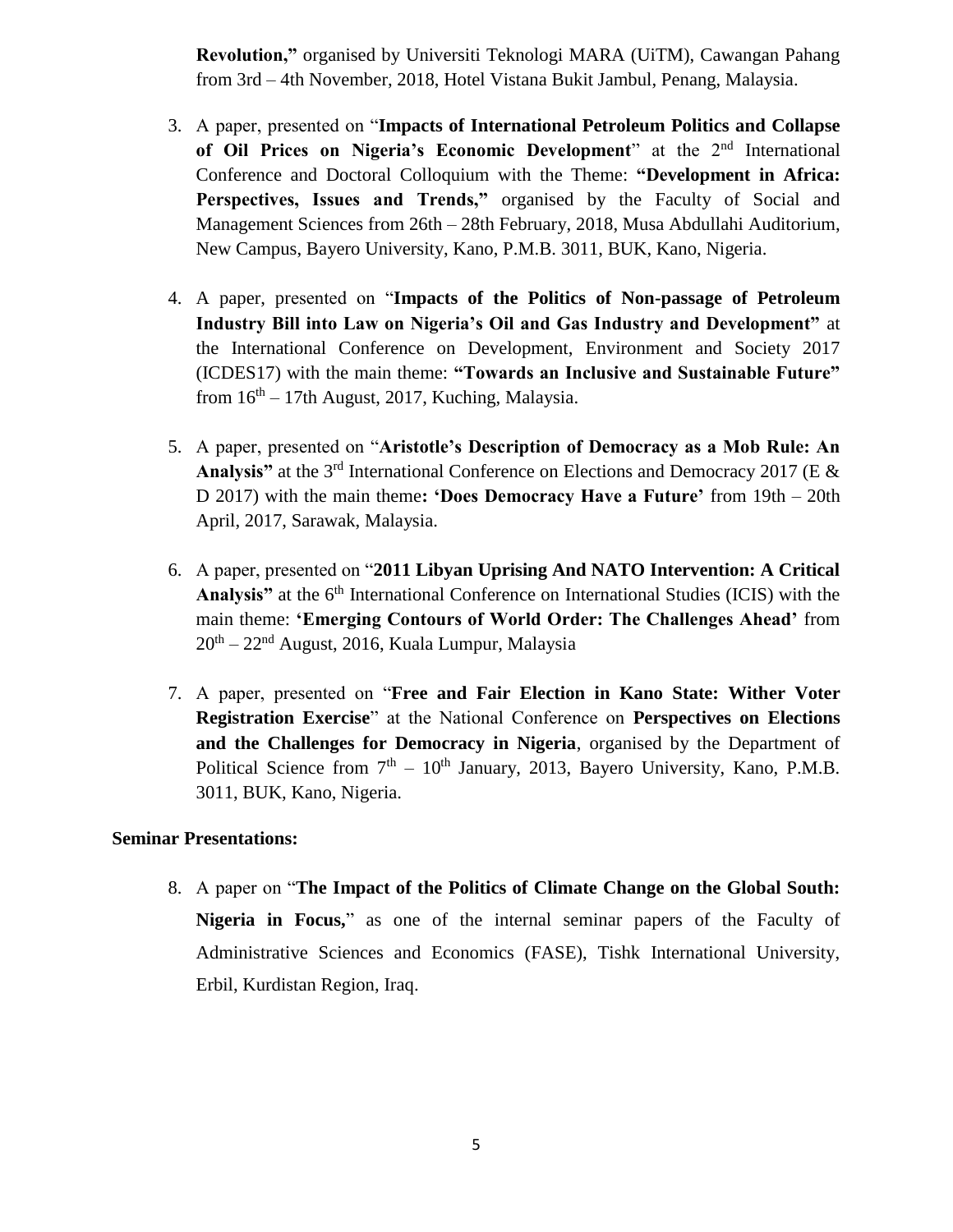### **COURSES & SUPERVISION AT TISHK INTERNATIONAL UNIVERSITY:**

### **Fall Semester, 2021–2022 Academic Year**

## **COURSES:**

- 1. IRD 111 Academic English I
- 2. BUS 113 Fundamentals of Economics
- 3. IRD 211 Introduction to International Relations
- 4. IRD 213 Introduction to Social Research
- 5. IRD 301 International Security I
- 6. IRD 309 International Organisations
- 7. IRD 403 Diplomacy: Theory and Practice

## **SUPERVISION**:

Five  $(5)$  B.Sc.  $4<sup>th</sup>$  Grade students

# **COURSES TAUGHT (PREVIOUSLY):**

- 1. POL 1304: Introduction to African Politics
- 2. POL 1324: Introduction to International Relations
- 3. IRS 2322: History of Europe till World War II
- 4. IRS 2207: Theories of International Relations
- 5. IRS 6218: International Politics of South-South Cooperation
- 6. IRS 5307: Non-State Actors in International Politics
- 7. POL 2206: Nigerian Political Development
- 8. POL 3301: Logic and Methods of Political Inquiry
- 9. POL 3311: Political Data Analysis
- 10. IRS 4306: African Regional Integration and Economic Relations
- 11. PID 7310: International Green Politics
- 12. MIS 8301: Perspectives on International Relations
- 13. MIS 8310: Politics of International Terrorism

# **SUPERVISION (PREVIOUSLY):**

### **B.Sc./Undergraduate Level: Some**

- 1. Salihu Sani SMS/13/POL/00425 **The Effects of Neoliberalism on Trade in Agriculture: The African Perspective**  Year of Completion: 2019
- 2. Salim Lawal SMS/14/POL/00829 **Globalisation, Trade and Democratisation in Nigeria (A Case Study of Nigerian Fourth Republic** Year of Completion: 2018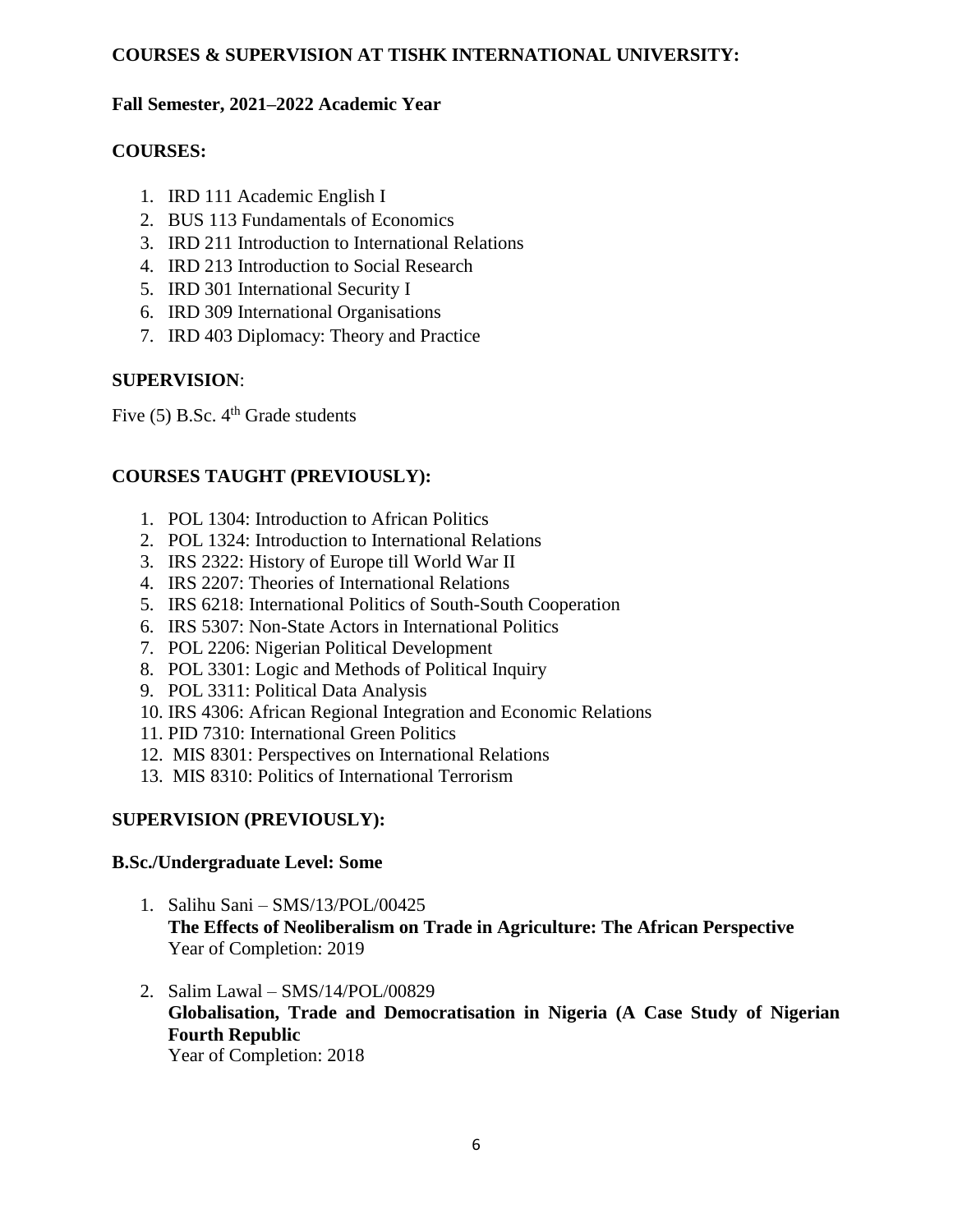- 3. Sani Kasim SMS/14/POL/00836 **Ideology and Party Politics in Nigeria: A Comparative Analysis of Second and Fourth Republics of Nigeria** Year of Completion: 2018
- 4. Salisu Haruna SMS/15/POL/00087 **Political Participation among Youth in Nigeria's Fourth Republic: A Case Study of Gwale L.G.A. of Kano State** Year of Completion: 2019
- 5. Yusuf Dabai Yakubu SMS/15/POL/00233 **The Impact of Card Reader on Deepening Democracy in Nigeria: A Case Study of Danja Local Government's State House of Assembly Election in 2015** Year of Completion: 2019
- 6. Ibrahim Amadu SMS/15/IRS/00065 **Effect of International Terrorism on Nigeria's Socio-economic Development: A Case Study of Boko Haram** Year of Completion: 2019
- 7. Imran Ahmad Musa SMS/15/IRS/00083 **The Role of International Organisation in Strengthening Elections in Nigeria: A Case Study of European Union (EU) 2015 and 2019 Elections** Year of Completion: 2019
- 8. Muhammad Balarabe Jallah SMS/15/IRS/00084 **International Terrorism: Comparative Analysis of Islamic State in Iraq and Syria (ISIS) and Boko Haram** Year of Completion: 2019

### **Postgraduate Level: Some**

### **M.Sc./Professional Masters:**

- 9. Shehuddeen Yusuf Baba SPS/17/MID/00087 **Nigeria's Role in the Development of International Organisations in Africa (A Case Study of ECOWAS)** Year of Completion: 2018
- 10. Sha'awa Sani Ibrahim SPS/17/MID/00069 **Assessment of Nigeria – US Relations in Terms of Nigerian National Security**  Year of Completion: 2018
- 11. Abdul-aziz Abdul-razak Bashir SPS/17/MPA/00006 **Public Policy Inconsistency in Nigeria and National Development**  Year of Completion: 2019
- 12. Sa'ad S. Kumo SPS/17/MID/00058 **Misconception about Islam and International Terrorism**  Year of Completion: 2019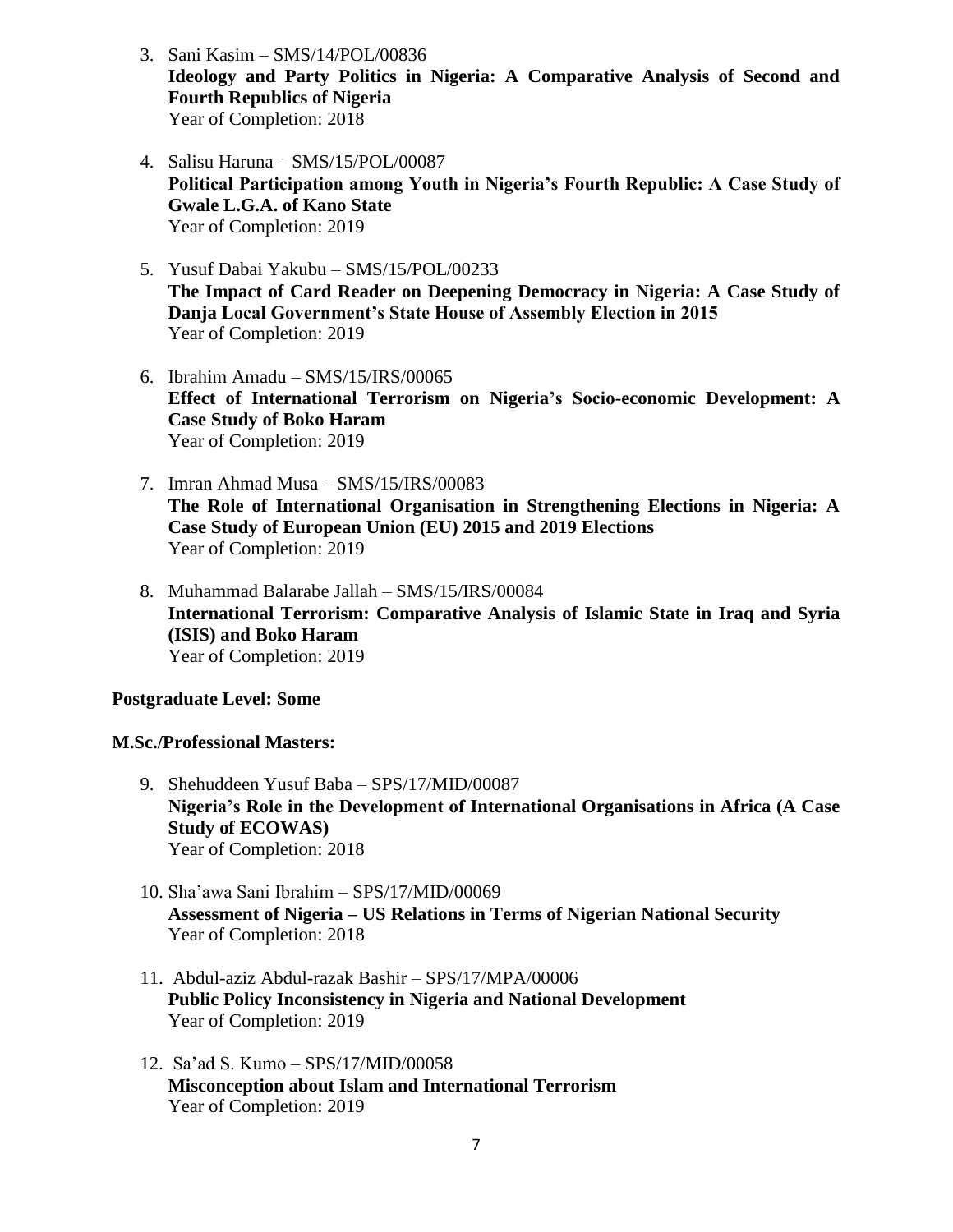- 13. Munzali Abdullahi Kamfa SPS/18/MID/00095 **Transnational Migration and Nigeria's National Security (2010 – 2017)** Year of Completion: 2019
- 14. Halima Dahiru Nyako SPS/18/MID/00067 **Domestic Politics and Nigeria's Foreign Policy under Obasanjo's Civilian Administration – 1999 - 2003** Year of Completion: 2019
- 15. Salihu Sani SPS/18/MID/00009 **Elections, Social Insecurity and Nigeria's International Image: A Case Study of Elections between 1999 and 2011**  Year of Completion: 2019
- 16. Ibrahim Yusuf Ibrahim SPS/18/MID/00078 **The Impact of Domestic Terrorism on Nigeria's External Image: A Case Study of Boko Haram**  Year of Completion: 2019
- 17. Musa Sunusi Sulaiman SPS/18/MID/00096 **An Assessment of Diplomatic Relations between Nigeria and Cameroon (2015 – 2019)** Year of Completion: 2019
- 18. Halima Sabo Ibrahim SPS/18/MID/00068 **Nigeria – China Trade Relations and Economic Development in Nigeria** Year of Completion: 2019

### **M.Sc. Internal Examination:**

- 19. Ramatu Yusuf SPS/15/MPS/00019 **Assessment of the Role of African Union in Promoting Good Governance in Nigeria: A Case Study of African Peer Review Mechanism (2003 – 2015)**  Year of Completion: 2021
- 20. Aminu Muhammad Kofarmazugal SPS/14/MPS/00035 **The Impact of WTO Agreement on Agriculture (AoA) on Developing Countries' Food Security: A Case Study of Nigeria's Agricultural Transformation Agenda (ATA) (2011 – 2015)** Year of Completion: 2021

### **PhD:**

- 21. Lawan Malami Goni IR/19/GS/00003 **The Impact of International Non-Governmental Organisations' Diplomacy on Humanitarian Intervention in North-East, Nigeria**
- 22. Musa Lawal IR/19/GS/00006 **Peacebuilding and Armed Banditry in West-Africa: An Assessment of Nigeria-Niger Border Communities – 2010-2019**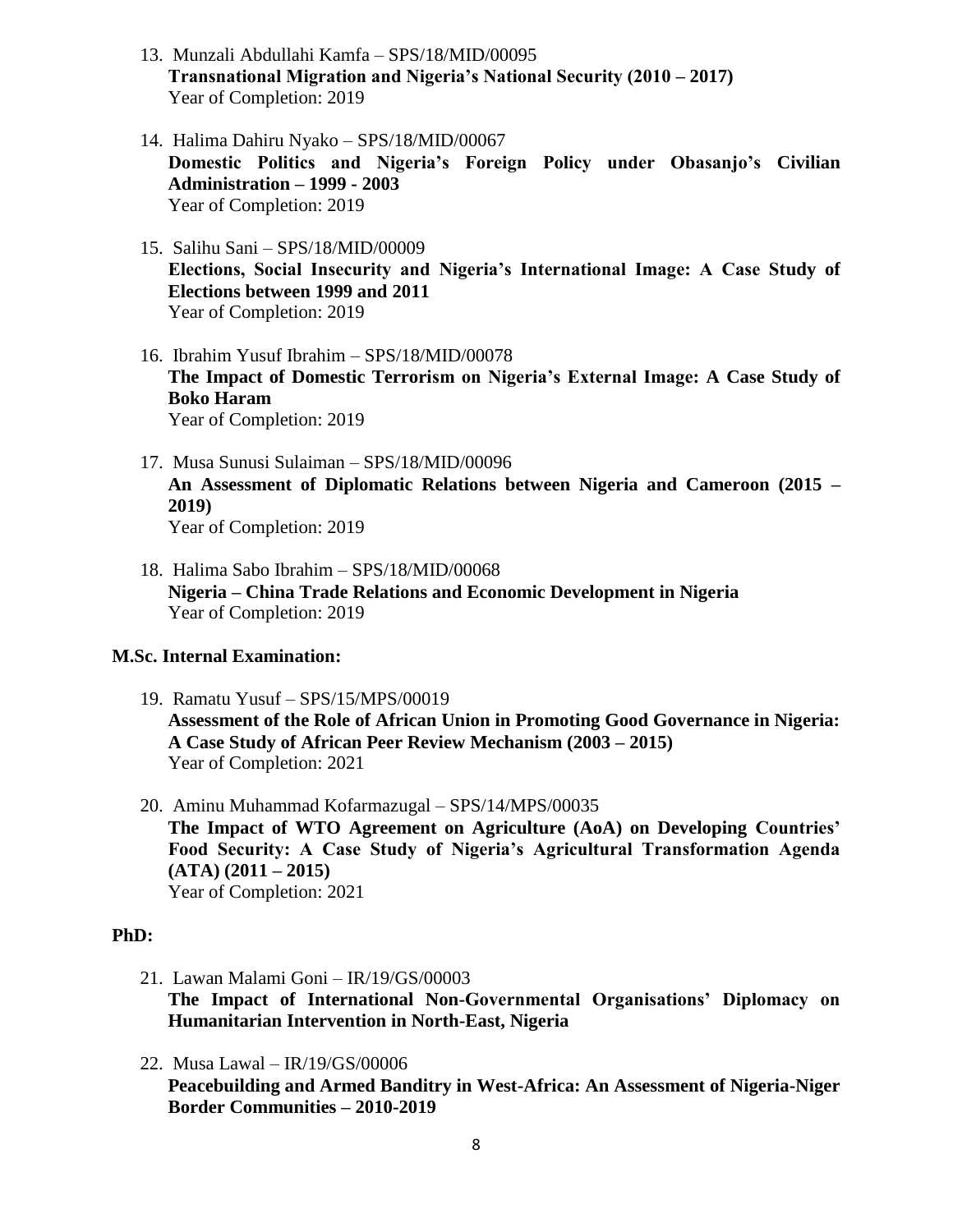### 23. Idris Muhd Gobir – IR/19/GS/00007 **Effects of Amnesty International Advocacy on Nigeria's National Security: A Study of Bandits' Activities in Sokoto State**

#### **WORKSHOPS, SYMPOSIA, SEMINARS & TRAINING:**

- 1. National Symposium on the "**73rd Anniversary of the Human Rights Declaration**," which is celebrated annually on the  $10<sup>th</sup>$  of December. It was organised by the Department of International Relations and Diplomacy (IRD), Faculty of Administrative Sciences and Economics (FASE), Tishk International University, Erbil, Kurdistan Region, Iraq, held on  $14<sup>th</sup>$  December, 2021.
- 2. A Professional Development Seminar on "**Journals, Indexing & Publishing: How to Identify Genuine Journals,**" organised by Faculty of Education, Tishk International University, Erbil, Kurdistan Region, Iraq, held on 9<sup>th</sup> December, 2021.
- 3. Seminar on "**A Brief Introduction to Black-Chain and Crypto-Currency,**" organised by the Faculty of Administrative Sciences and Economics (FASE), Tishk International University, Erbil, Kurdistan Region, Iraq, held on 2<sup>nd</sup> December, 2021.
- 4. National Symposium on the "**Humanitarian Crisis of Refugees on the Border of Poland and Belarus,**" organised by the Department of International Relations and Diplomacy (IRD), Faculty of Administrative Sciences and Economics (FASE), Tishk International University, Erbil, Kurdistan Region, Iraq, held on 28<sup>th</sup> November, 2021.
- 5. Online International Workshop on "Consequences, Traditional Measures and Lessons Learned from COVID-19 Pandemic," organised by the Department of Faculty of Education, Tishk International University, Erbil, Kurdistan Region, Iraq, held on 27<sup>th</sup> November, 2021.
- 6. Seminar on "**The Future of Tech Entrepreneurship in Iraq,**" organised by the Faculty of Administrative Sciences and Economics (FASE), Tishk International University, Erbil, Kurdistan Region, Iraq, held on 25<sup>th</sup> November, 2021.
- 7. "**Advanced Digital Appreciation Programme for Tertiary Institutions – Statistical Package for the Social Sciences (SPSS),"** organised by Digital Bridge Institute and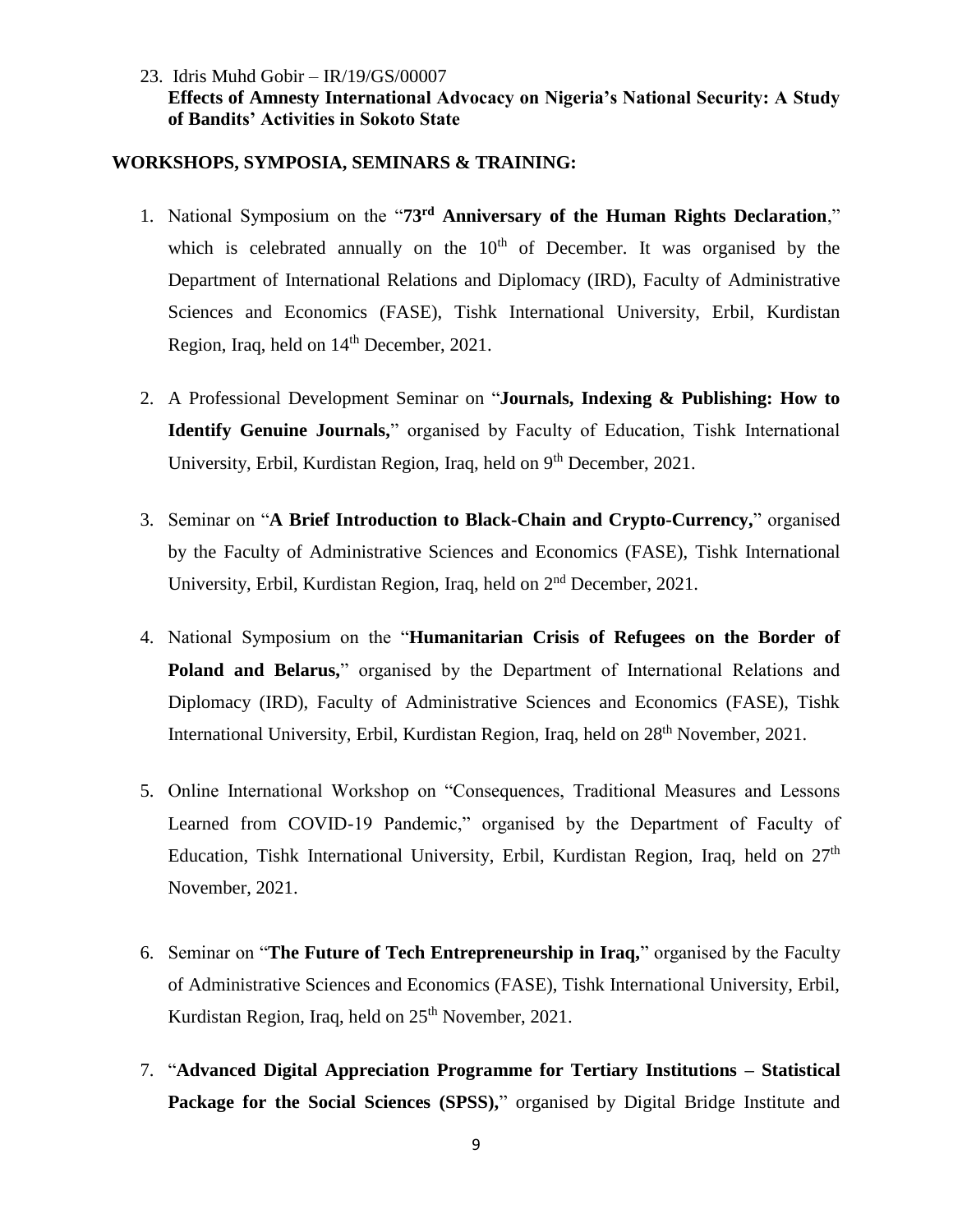sponsored by the Nigerian Communications Commission (NCC), held at Bayero University, Kano from  $13<sup>th</sup>$  May,  $2019 - 17<sup>th</sup>$  May, 2019.

- 8. **BUKRes Training 2018, organised by the Centre for Information Technology (CIT)**, Bayero University, Kano.
- 9. Workshop on "**Getting Started with Nvivo Software,**" organised by Inasis Postgraduate Scholars, DPP Proton, Universiti Utara Malaysia, 06010, UUM Sintok, Kedah Darul Aman, Malaysia, held on 10<sup>th</sup> November, 2016.
- 10. "**Active Citizens Programme – Globally Connected, Locally Engaged,**" organised by the British Council from  $1<sup>st</sup> October$ ,  $2014 - 31<sup>st</sup> March$ ,  $2015$ .

### **AWARDS:**

- 1. **2011 BUK NAPSS Award**: Best Student of the Decade
- 2. **2011 KADSSU BUK Chapter Award**: Icon of the Year
- 3. **First First-Class Winner Award** of the Late Dr. Tajuddeen Abdurraheem Memorial Prize for the **Best Graduating Student in Political Science** in the 2009/2010 Academic Session at BUK.

### **MEMBERSHIP OF PROFESSIONAL BODIES:**

Member, Academic Staff Union of Universities (**ASUU**) Member, Nigerian Political Science Association (**NPSA**) Member, Nigerian Institute of Management (**NIM**)

### **INTERESTS/HOBBIES:**

Reading, Research, Philanthropy, Justice, Politics, Sugar cane farming & Travelling.